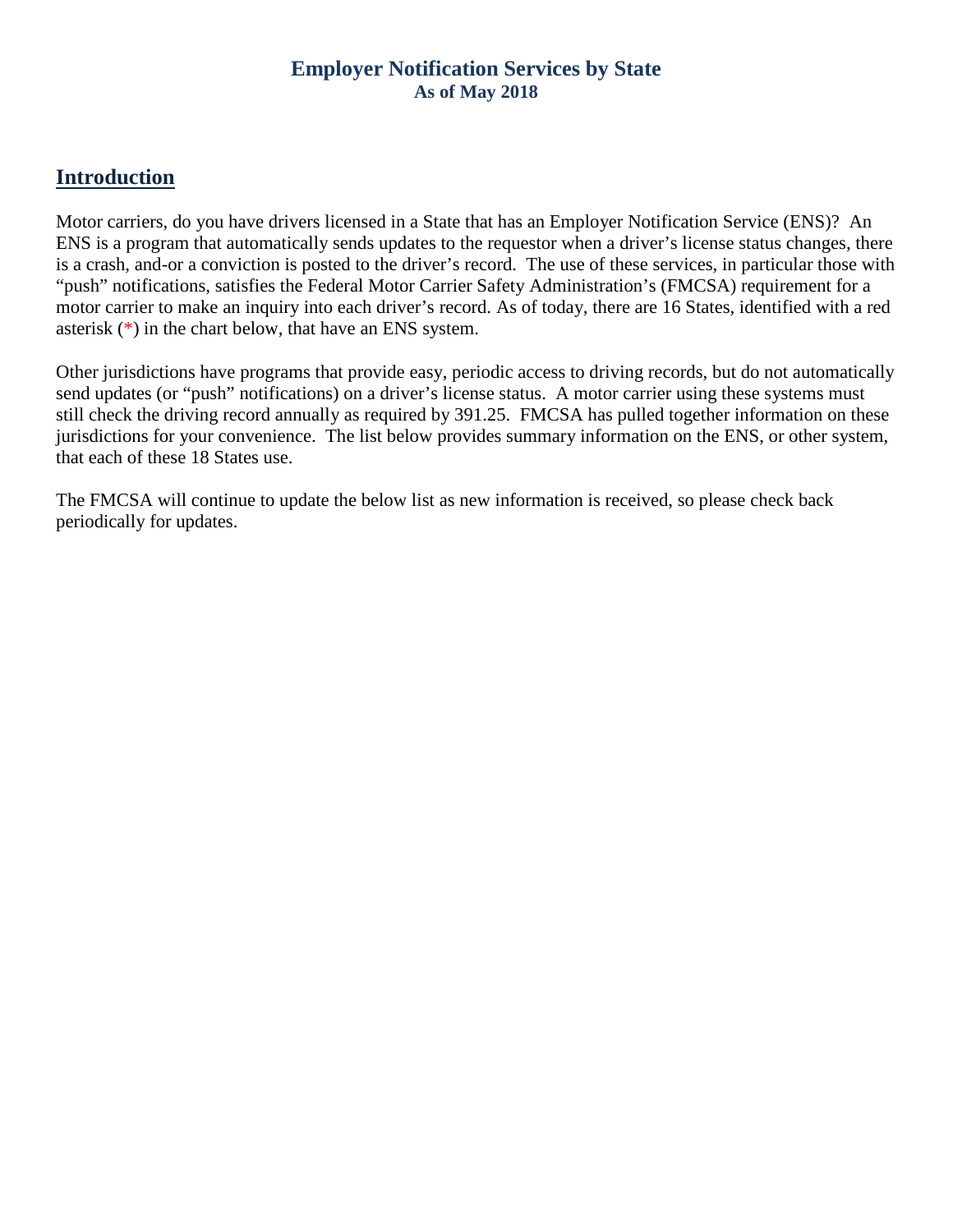| <b>State</b>    | <b>System</b><br><b>Name</b>                      | <b>Description</b>                                                                                                                                                                                                                                                                                                                                                                                                                                                                                                                                                                                           | <b>Point of Contact</b>     | Cost                                                                                                                                                              | <b>State Operated</b><br>or Third Party<br>Operated. |
|-----------------|---------------------------------------------------|--------------------------------------------------------------------------------------------------------------------------------------------------------------------------------------------------------------------------------------------------------------------------------------------------------------------------------------------------------------------------------------------------------------------------------------------------------------------------------------------------------------------------------------------------------------------------------------------------------------|-----------------------------|-------------------------------------------------------------------------------------------------------------------------------------------------------------------|------------------------------------------------------|
| * Arkansas      | <b>Driver Watch</b>                               | Driver Watch is a tool that allows<br>motor carriers to monitor the<br>validity of any commercial driver's<br>license issued in Arkansas.<br>Through bi-monthly, monthly,<br>quarterly or semi-annual driver<br>status checks, Driver Watch<br>monitors drivers listed in the Driver<br>Watch List and makes the results<br>available online, through Driver<br>Watch and/or email, when needed.                                                                                                                                                                                                             | <b>Contact Driver Watch</b> | Base fee $-$ \$13.00<br>Annual Fee $-$ \$95.00                                                                                                                    | State                                                |
| ∗<br>California | <b>CA Employer</b><br><b>Pull Notice</b><br>(EPN) | The State of California requires<br>certain employers of drivers to<br>participate in the State's EPN<br>program<br>The EPN Program automatically<br>generates driver records when any<br>of the following actions/activities<br>occur: 1. Upon enrollment of the<br>driver in the EPN program<br>2. Annually from the date of<br>enrollment or 12 months from the<br>last action/activity printout<br>3. When a driver has any of the<br>following actions or activities<br>added to his or her driving<br>record: convictions, failures to<br>appear, accidents, suspension,<br>revocations, and any other | <b>Contact EPN</b>          | Enrollment fee $-$ \$5.00<br>$\bullet$<br><b>Electronic Driver Record</b><br>Fee $-$ \$1.00 per copy<br>Paper Driver Record Fee -<br>$\bullet$<br>\$3.00 per copy | <b>State</b>                                         |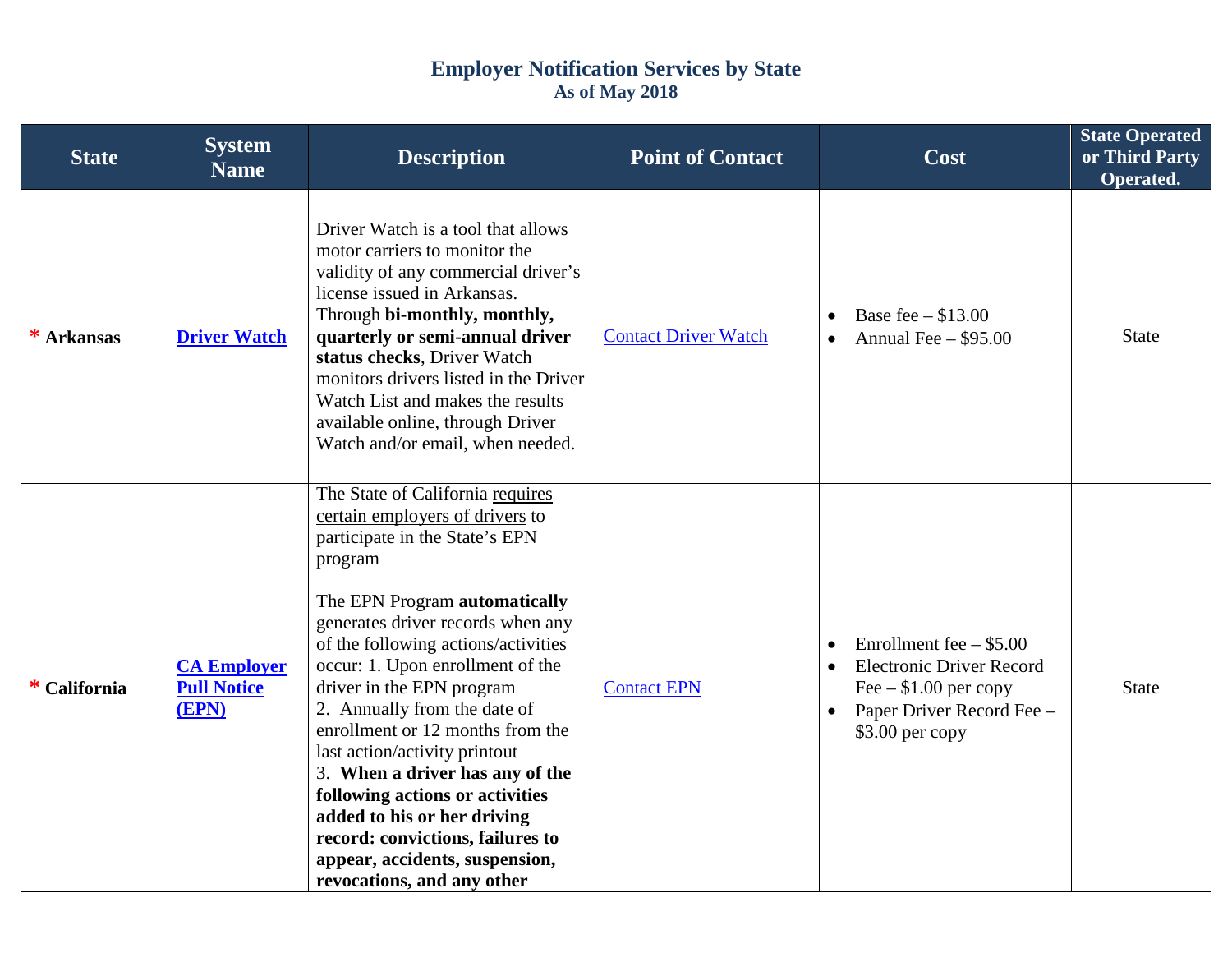| <b>State</b>              | <b>System</b><br><b>Name</b>                 | <b>Description</b>                                                                                                                                                                                                                                                                                                   | <b>Point of Contact</b>                    | Cost                                                                                                           | <b>State Operated</b><br>or Third Party<br>Operated. |
|---------------------------|----------------------------------------------|----------------------------------------------------------------------------------------------------------------------------------------------------------------------------------------------------------------------------------------------------------------------------------------------------------------------|--------------------------------------------|----------------------------------------------------------------------------------------------------------------|------------------------------------------------------|
|                           |                                              | actions taken against the driving<br>privilege.                                                                                                                                                                                                                                                                      |                                            |                                                                                                                |                                                      |
| * District of<br>Columbia | <b>Driver Record</b><br><b>Online Portal</b> | The Driver Record Online Portal is<br>an online portal that provides<br>employers and regulatory agencies<br>with a means of promoting driver<br>safety through the ongoing review<br>of an employee's driver records.<br>Driver records for employees can<br>be customized to be generated at<br>various intervals. | Phone: 202-737-4404<br>Email: $dmv@dc.gov$ | Driver Record: 3-year and<br>5-year history $-$ \$7.00<br>Driver Record: 10-year<br>and full history - \$13.00 | <b>State</b>                                         |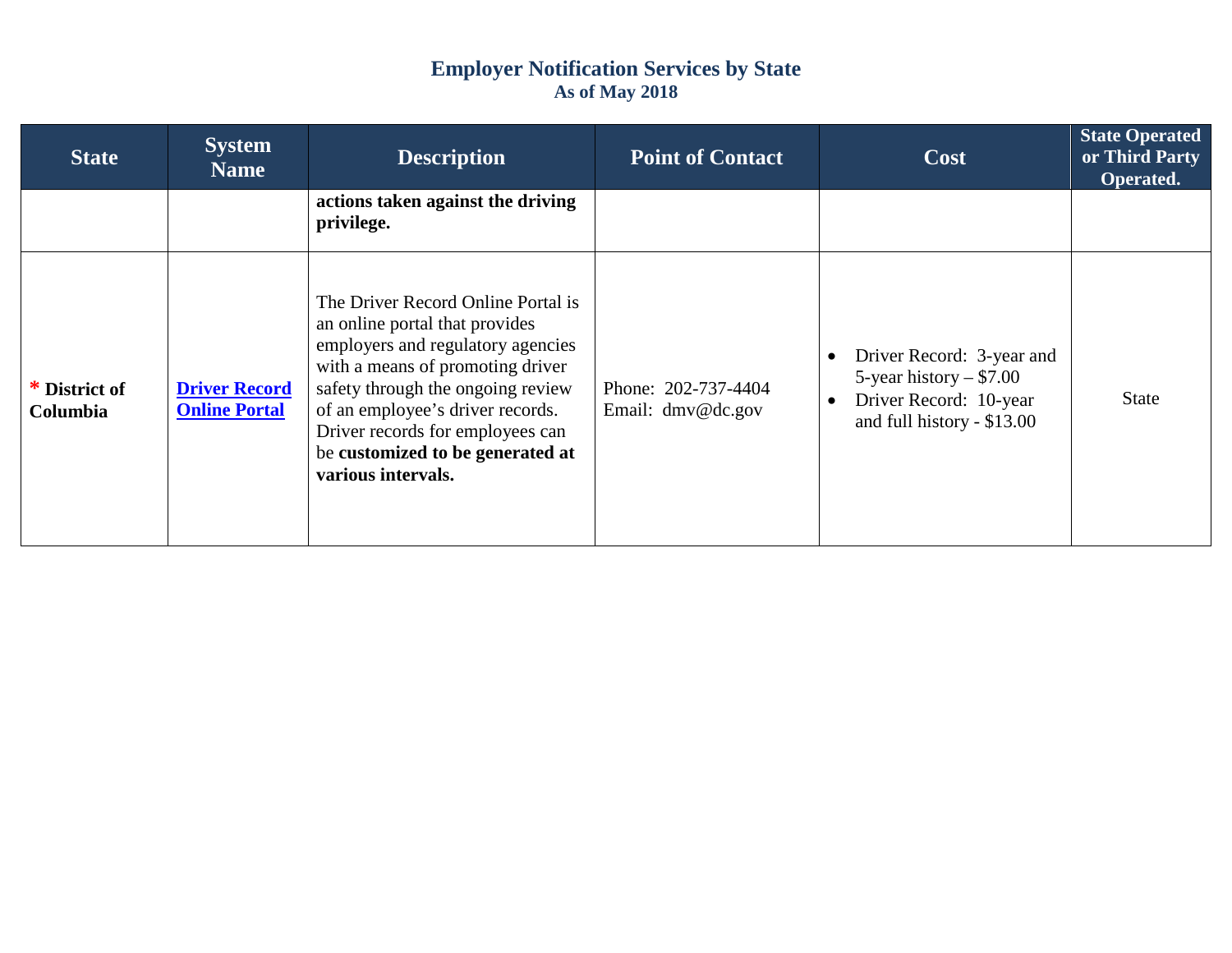| <b>State</b> | <b>System</b><br><b>Name</b>                                                              | <b>Description</b>                                                                                                                                                                                                                                                                                                                                                                                                                                                                                                                | <b>Point of Contact</b>                                                                     | Cost                                                                                                                                                                                                                                                                                                                                                                                                                  | <b>State Operated</b><br>or Third Party<br>Operated. |
|--------------|-------------------------------------------------------------------------------------------|-----------------------------------------------------------------------------------------------------------------------------------------------------------------------------------------------------------------------------------------------------------------------------------------------------------------------------------------------------------------------------------------------------------------------------------------------------------------------------------------------------------------------------------|---------------------------------------------------------------------------------------------|-----------------------------------------------------------------------------------------------------------------------------------------------------------------------------------------------------------------------------------------------------------------------------------------------------------------------------------------------------------------------------------------------------------------------|------------------------------------------------------|
| * Idaho      | <b>Driver Record</b><br><b>Dashboard</b>                                                  | With the Driver Record Dashboard,<br>users can build a list of Idaho driver<br>licenses to monitor for changes,<br>purchase driver's license records at<br>any time, individually or in bulk,<br>receive email alerts for flagged<br>driver's license record, view<br>medical certification information,<br>and view driver's license and<br>commercial driver's license<br>expiration dates.<br>Idaho driver records are checked<br>automatically twice a month for<br>any new conviction and/or<br>suspension, and are flagged. | Phone: 208-334-8736<br>Email:<br>ITDDriverRecords@itd.ida<br>ho.gov                         | Service access fee $-$ \$10.00<br>per month<br>License monitoring fee -<br>$\bullet$<br>\$0.14 twice a month.<br>Automatic driver's license<br>record pull following a<br>conviction and/or<br>suspension fee $-$ \$9.00<br>Manual driver's license<br>record pull fee $-$ \$9.00<br>Annual Fee $-$ \$95.00                                                                                                           | <b>State</b>                                         |
| * Louisiana  | <b>Monitoring of</b><br><b>Vehicle and</b><br><b>Employer</b><br><b>Status</b><br>(MOVES) | MOVES offers driver monitoring<br>and notifications for trucking<br>companies through emails and/or<br>text alerts, and motor carriers have<br>the option of choose what they<br>would like to be alerted on.<br>Driving records are checked daily<br>and, when there is a change to a<br>drivers record, the motor carrier<br>is alerted immediately.                                                                                                                                                                            | Envoc<br>10000 Perkins Rowe, Suite<br>220<br>Baton Rouge, LA 70810<br>Phone: (225) 910-8250 | There are four $(4)$ monitoring<br>programs:<br>1. Small for \$199 setup,<br>\$3.00 per driver per month<br>for up to 49 drivers,<br>Medium for \$199 setup,<br>2.<br>\$2.50 per driver per month<br>for up to 99 drivers,<br>3. Large for \$199 setup,<br>\$2.50 per driver per month<br>for up to 149 drivers, and<br>Enterprise for \$399 setup,<br>4.<br>\$2.00 per driver per month<br>for up to $150+$ drivers. | <b>Third Party</b>                                   |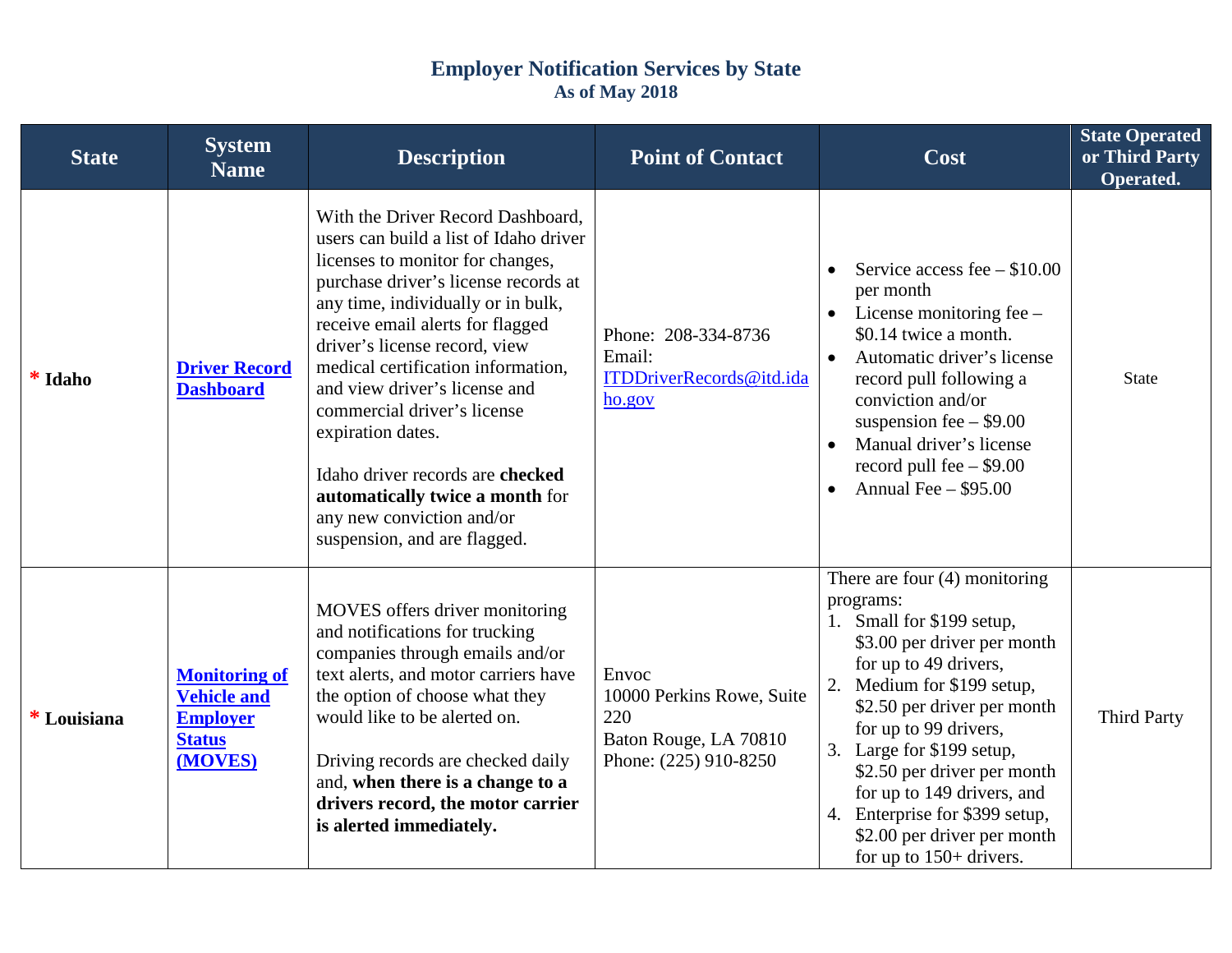| <b>State</b> | <b>System</b><br><b>Name</b>                                                                                         | <b>Description</b>                                                                                                                                                                                                                                                                                                                                                                                                                                                                                                                                                       | <b>Point of Contact</b>                                                                                                                                                                               | Cost                                                                                                                                                                                      | <b>State Operated</b><br>or Third Party<br>Operated. |
|--------------|----------------------------------------------------------------------------------------------------------------------|--------------------------------------------------------------------------------------------------------------------------------------------------------------------------------------------------------------------------------------------------------------------------------------------------------------------------------------------------------------------------------------------------------------------------------------------------------------------------------------------------------------------------------------------------------------------------|-------------------------------------------------------------------------------------------------------------------------------------------------------------------------------------------------------|-------------------------------------------------------------------------------------------------------------------------------------------------------------------------------------------|------------------------------------------------------|
| <b>Maine</b> | <b>Driver Record</b><br><b>Check</b>                                                                                 | This online service allows access to<br>State of Maine driving records<br>retrieved directly from the Bureau<br>of Motor Vehicles' (BMV)<br>database.<br>The electronic record displays<br>driving history information only.<br>Depending on the record type<br>selection, the driving records<br>provided via this service contain the<br>driving history of the past 3 or 10<br>years.<br>Please note that this service <b>does</b><br>not offer a certified record. Should<br>you require a certified record,<br>please contact BMV at (207) 624-<br>9000, ext 52116. | You may contact the BMV<br><b>Driver License Information</b><br>Unit at: 207- 624-9000 ext.<br>52116<br>For technical assistance<br>contact InforME at:<br>207-621-2600 or Email:<br>info@informe.org | 3-year record fee $-$ \$7.00<br>10-year record fee $-$ \$12.00                                                                                                                            | <b>State</b>                                         |
| * Maryland   | <b>Maryland</b><br><b>Driver</b> and<br><b>Vehicle</b><br><b>Records Driver</b><br><b>Batch</b><br><b>Monitoring</b> | This batch file transfer (sFTP)<br>service allows customers to register<br>drivers for monitoring. Each<br>night, the system inspects the<br>records of monitored drivers and<br>generates a result file containing the<br>entire driver record. A three-year<br>driving record is produced and sent<br>to the customer whenever a new<br><b>Driver's License number is</b><br>submitted.                                                                                                                                                                                | PO Box 6728<br>Annapolis, MD 221401<br>Phone: 410-990-1090<br>Fax: 800-861-0218<br>Email: mdhelp@egov.com                                                                                             | Records for non-<br>governmental companies -<br>\$8.00 per record<br>Records for governmental<br>$\bullet$<br>agencies $-$ \$2.50 per<br>record<br>There are no minimum fees<br>$\bullet$ | <b>State</b>                                         |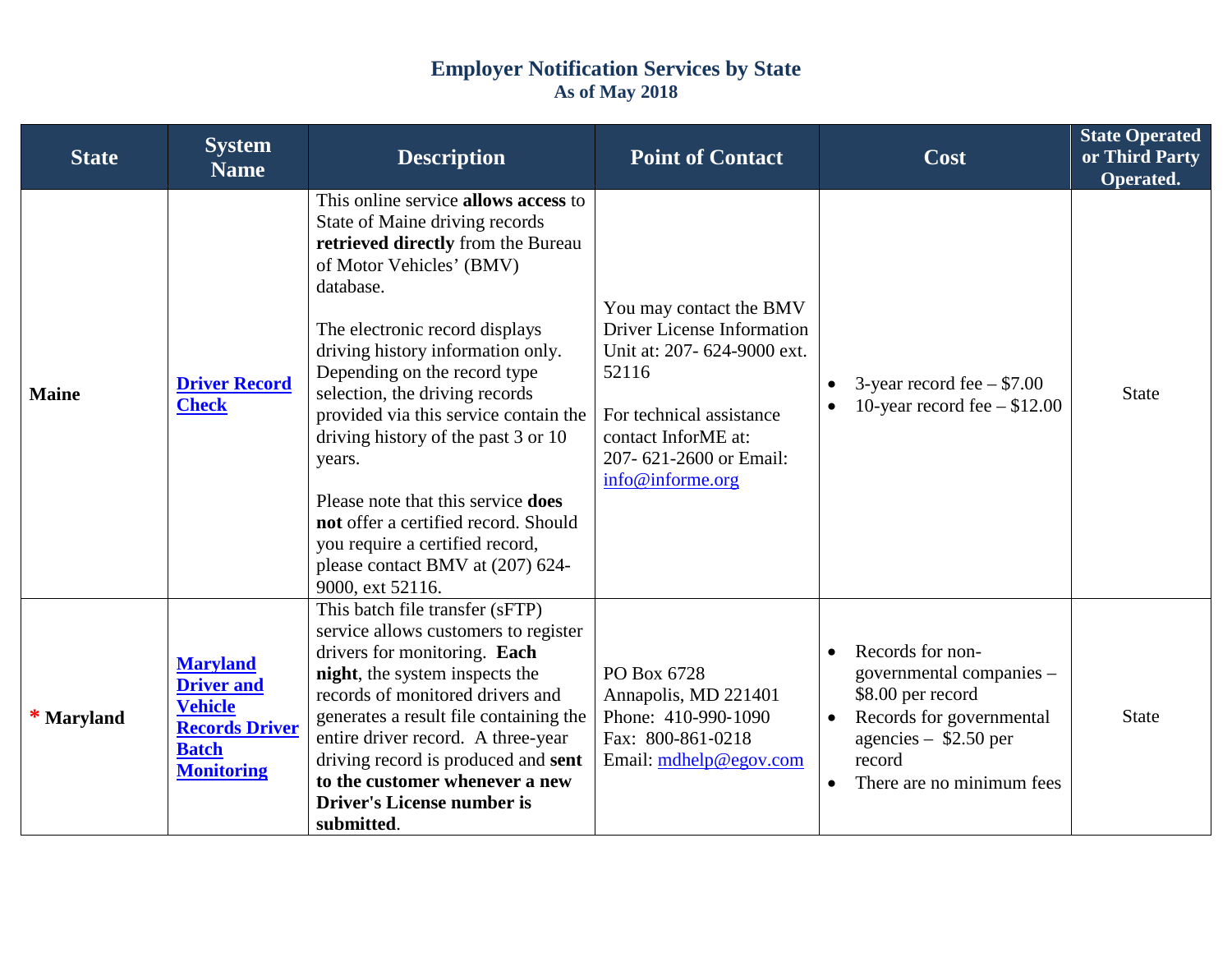| <b>State</b>                 | <b>System</b><br><b>Name</b>                                                     | <b>Description</b>                                                                                                                                                                                                                                                           | <b>Point of Contact</b>                                                                                                                                                                                                             | Cost                                                                                                                                                                                                                          | <b>State Operated</b><br>or Third Party<br>Operated. |
|------------------------------|----------------------------------------------------------------------------------|------------------------------------------------------------------------------------------------------------------------------------------------------------------------------------------------------------------------------------------------------------------------------|-------------------------------------------------------------------------------------------------------------------------------------------------------------------------------------------------------------------------------------|-------------------------------------------------------------------------------------------------------------------------------------------------------------------------------------------------------------------------------|------------------------------------------------------|
| <i><b>*Massachusetts</b></i> | <b>Driver</b><br><b>Verification</b><br><b>System (DVS)</b>                      | The DVS is a program that <b>notifies</b><br>employers of a change in an<br>employee's driving status.                                                                                                                                                                       | Phone: 857-368-7243                                                                                                                                                                                                                 | Cost information is made<br>available when an account is<br>created.                                                                                                                                                          | <b>State</b>                                         |
| * Michigan                   | <b>Driver Record</b><br><b>Subscription</b><br><b>Services</b>                   | The Driving Record Subscription<br>Service provides an organization<br>with the driving record of their<br>employees on an annual basis; or<br>whenever there are any<br>violations, restrictions,<br>suspensions, or revocations<br>posted to the record.                   | Michigan Department of<br><b>State</b><br>Bureau of Driver and<br><b>Vehicle Records</b><br>Attn: Commercial<br><b>Services Section</b><br>7064 Crowner Drive<br>Lansing, MI 48918<br>Email:<br>CommercialServices@mic<br>higan.gov | There is no fee for employers<br>to enroll their employees into<br>the program. The fee is \$11.00<br>per driver record when<br>generated.                                                                                    | <b>State</b>                                         |
| * Nebraska                   | <b>Driver License</b><br><b>Record</b><br><b>Administration</b><br><b>System</b> | This service allows Nebraska.gov<br>subscribers to maintain a listing of<br>individuals/employees online that<br>require frequent review of driver<br>license records. Nebraska's system<br>also offers monthly monitoring<br>with email notifications for an<br>extra cost. | Nebraska.gov<br>301 South 13 <sup>th</sup> St, Suite<br>301<br>Lincoln, NE 68508-2593<br>Phone: 402-471-7810                                                                                                                        | Annual subscription fee –<br>\$50.00 annual<br>Driver monitor fee $-$ \$0.06<br>per driver<br>Driver record fee $-$ \$3.00<br>$\bullet$<br>for each driving record<br>with a change is detected<br>during the previous month. | <b>State</b>                                         |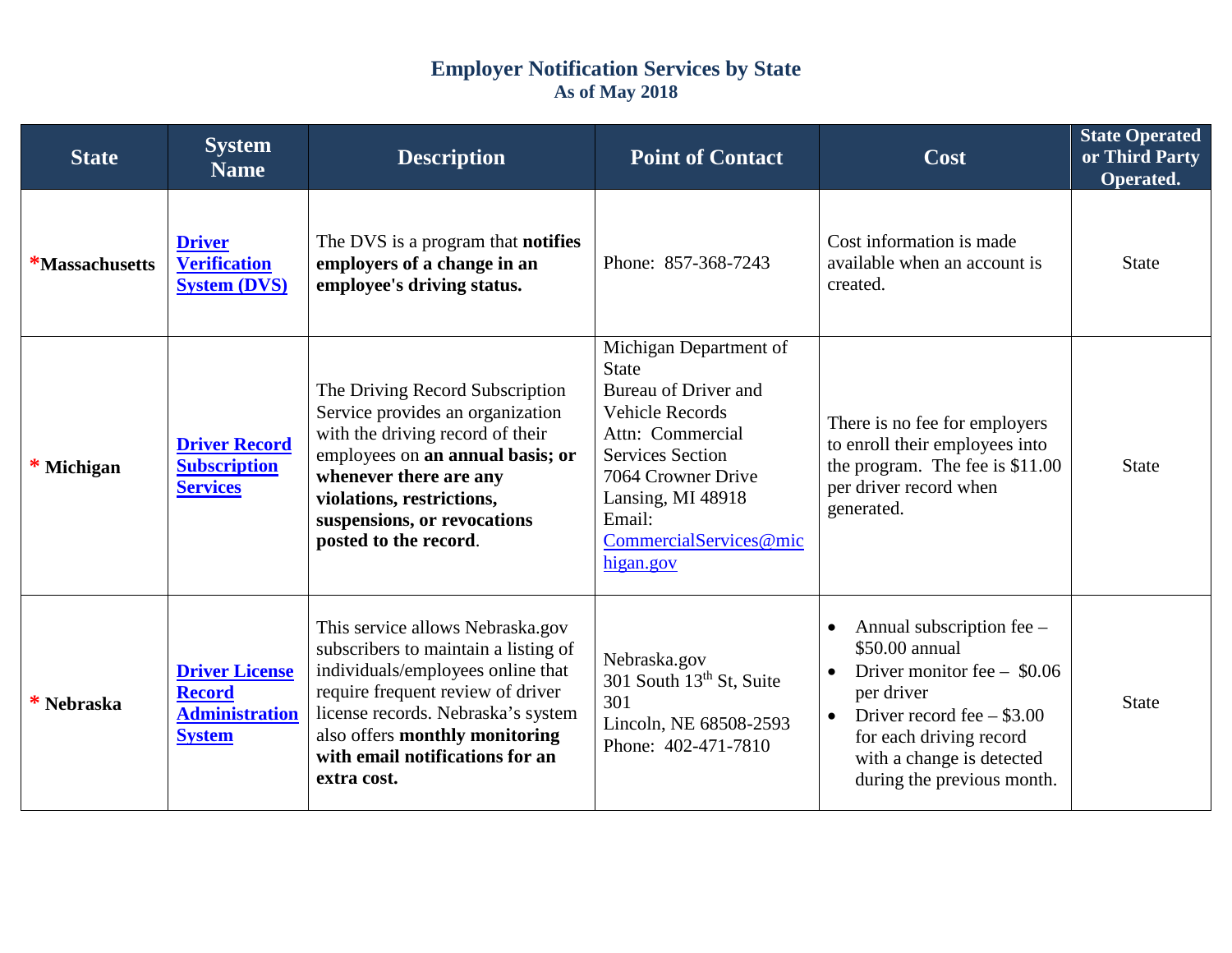| <b>State</b> | <b>System</b><br><b>Name</b>                                        | <b>Description</b>                                                                                                                                                                                                                                                                                                                                                                                                                           | <b>Point of Contact</b>                                                                                                                                                    | Cost                                                                                                                                                                                                                                                                                                                                                                                                       | <b>State Operated</b><br>or Third Party<br><b>Operated.</b> |
|--------------|---------------------------------------------------------------------|----------------------------------------------------------------------------------------------------------------------------------------------------------------------------------------------------------------------------------------------------------------------------------------------------------------------------------------------------------------------------------------------------------------------------------------------|----------------------------------------------------------------------------------------------------------------------------------------------------------------------------|------------------------------------------------------------------------------------------------------------------------------------------------------------------------------------------------------------------------------------------------------------------------------------------------------------------------------------------------------------------------------------------------------------|-------------------------------------------------------------|
| * New Mexico | <b>Record</b><br><b>Request</b><br><b>Services</b>                  | The New Mexico Motor Vehicle<br>Division offers online services to<br>businesses that have a legitimate<br>business need to access<br>information. Anytime there is a<br>change to a driver's license a<br>notification will be sent<br>immediately to the motor carrier.<br>Services can only be accessed by<br>subscribers that meet Federal and<br>State statutory laws.                                                                  | New Mexico Interactive<br><b>Attention: Subscriber</b><br>Services<br>4001 Office Court Dr.<br>Suite 704<br>Santa Fe, NM 87507<br>Phone: 505-982-8307 or<br>1-877-660-3468 | Annual fee $-$ \$75 which<br>provides access for up to<br>10 registered users.<br>If you require more than 10<br>users, you may purchase<br>additional subscriptions<br>(e.g., one subscription for<br>10 users, two subscriptions<br>for 20 users, and so on).<br>Monitoring Fee - \$1.20 a<br>$\bullet$<br>year per driver.<br>Users are billed monthly<br>for any fees associated<br>with the services. | <b>State</b>                                                |
| * New York   | <b>License Event</b><br><b>Notification</b><br><b>System (LENS)</b> | LENS can supply important<br>information about the driving<br>qualifications of drivers that you<br>employ or regulate. Organizations<br>that use LENS can quickly identify<br>their problem drivers, and focus<br>efforts to improve safety and<br>decrease vulnerability. After you<br>establish a roster of drivers in<br>LENS, it will automatically notify<br>you of driver license events as<br>they post to your drivers'<br>records. | <b>NYS DMV Data Services</b><br>Phone: 518-486-4480<br>Email:<br>dmy.sm.lens@dmv.ny.gov                                                                                    | Add a driver $- $7.00$<br>Remove a driver $-$ \$0.00<br><b>License event Notifications</b><br>$-$ \$1.00 per notification<br>Additional driving records -<br>\$7.00 per record                                                                                                                                                                                                                             | <b>State</b>                                                |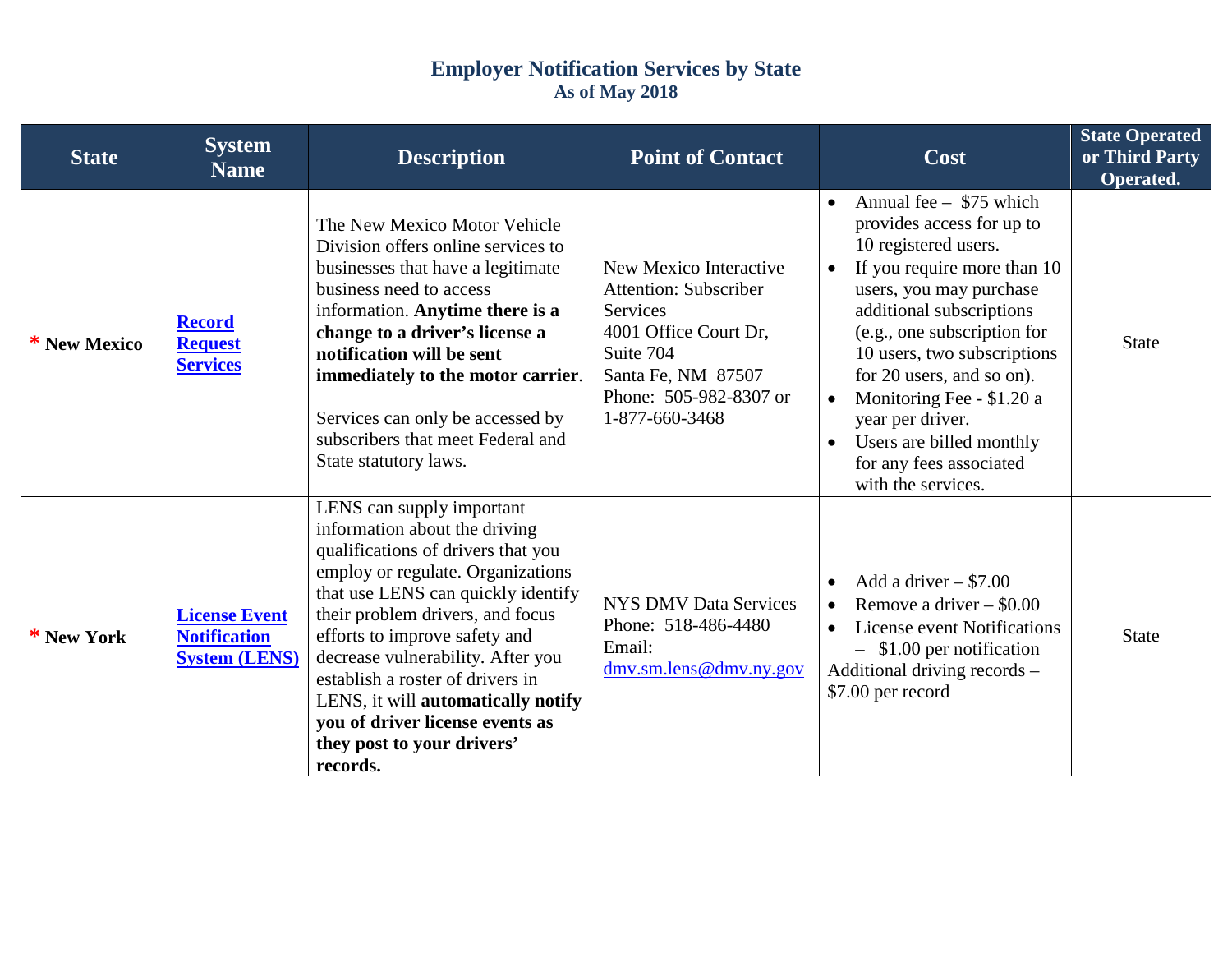| <b>State</b>        | <b>System</b><br><b>Name</b>                                                     | <b>Description</b>                                                                                                                                                                                                                                                                                                          | <b>Point of Contact</b>                                                   | <b>Cost</b>                            | <b>State Operated</b><br>or Third Party<br>Operated. |
|---------------------|----------------------------------------------------------------------------------|-----------------------------------------------------------------------------------------------------------------------------------------------------------------------------------------------------------------------------------------------------------------------------------------------------------------------------|---------------------------------------------------------------------------|----------------------------------------|------------------------------------------------------|
| * North<br>Carolina | <b>NC</b><br><b>Transportation</b><br><b>Notification</b><br><b>System (TNS)</b> | TNS offers 24/7 "at a glance"<br>access to view company's driver<br>license status. A notification will<br>be sent automatically when a<br>change is made to a driving<br>record.                                                                                                                                           | <b>Tracy Rice</b><br>Phone: 919-861-3235<br>Email:<br>sadlshelp@ncdot.gov | \$10 per record.<br>$\bullet$          | <b>State</b>                                         |
| <b>North Dakota</b> | <b>Driver License</b><br><b>Status System</b>                                    | This function, available on the<br>NDDOT website, allows<br>employers/drivers to enter a<br>driver's license number to check<br>the status, <i>i.e.</i> licensed or not<br>licensed, of a CDL or a regular<br>operator's license.<br>Please note that the site does not<br>display any conviction/withdrawal<br>information | Phone: 701-328-2600                                                       | Fee of \$3.00 for each<br>record sent. | State                                                |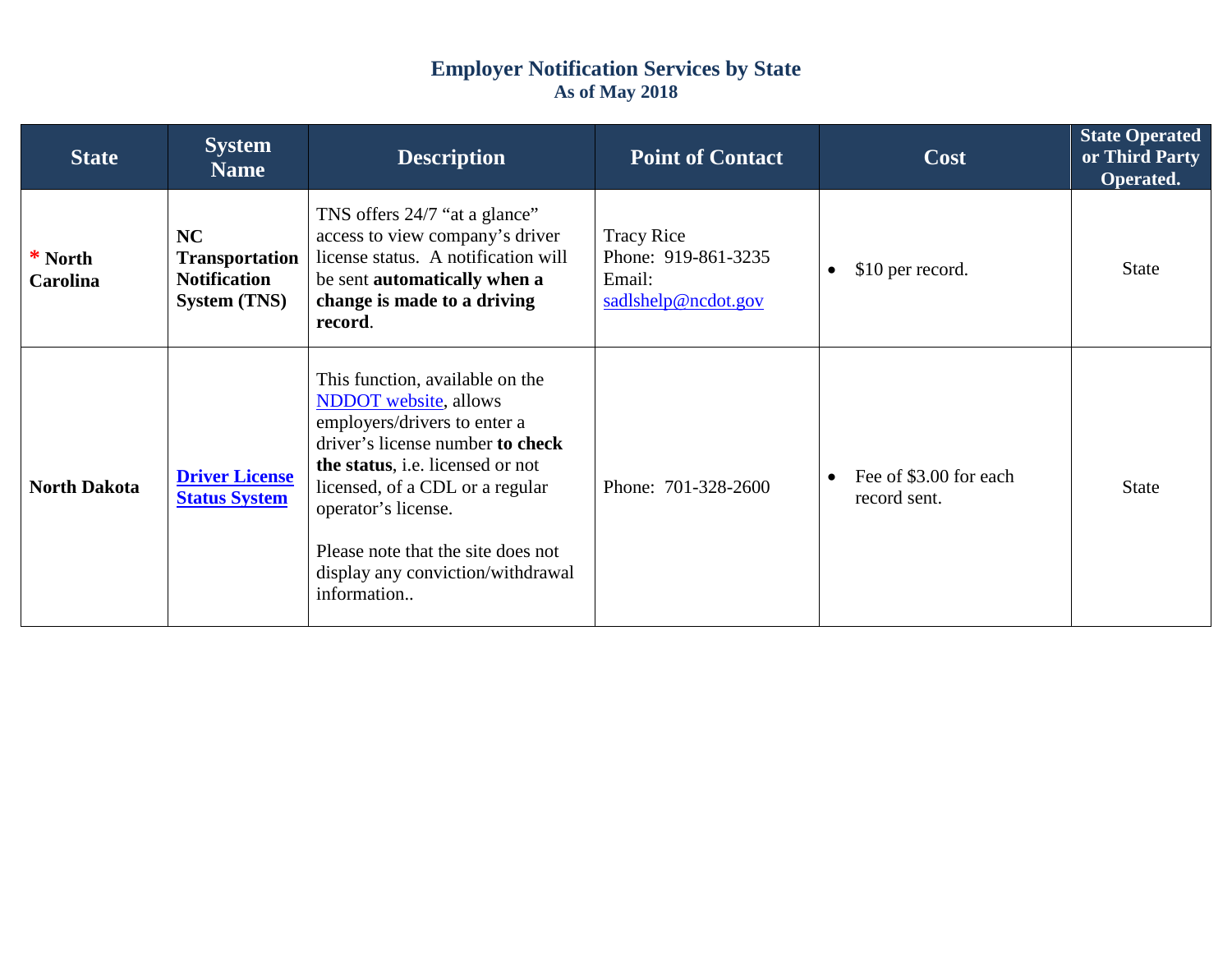| <b>State</b>               | <b>System</b><br><b>Name</b>                                 | <b>Description</b>                                                                                                                                                                                                                                                                                                                                                                                                                                                                                                                                                                                                                         | <b>Point of Contact</b>                                                                                                         | Cost                                                                                                                                                                                                                                                        | <b>State Operated</b><br>or Third Party<br>Operated. |
|----------------------------|--------------------------------------------------------------|--------------------------------------------------------------------------------------------------------------------------------------------------------------------------------------------------------------------------------------------------------------------------------------------------------------------------------------------------------------------------------------------------------------------------------------------------------------------------------------------------------------------------------------------------------------------------------------------------------------------------------------------|---------------------------------------------------------------------------------------------------------------------------------|-------------------------------------------------------------------------------------------------------------------------------------------------------------------------------------------------------------------------------------------------------------|------------------------------------------------------|
| * Oregon                   | <b>Automated</b><br><b>Reporting</b><br><b>Service (ARS)</b> | ARS is a service offered to<br>employers to monitor the driving<br>records of their employees. These<br>employers must first have a valid<br>Record Inquiry Account to qualify<br>for the service. The ARS produces<br>and sends customers a printed<br>driving record whenever a<br>conviction, accident, or<br>suspension is posted to one of<br>their employee records that they<br>have enrolled in this service.<br>A printed driving record will be<br>provided at the time you add a<br>driver to the service if there is<br>already a current or pending<br>suspension, cancellation or<br>revocation on the employee's<br>record. | For general questions on<br>ARS, please call<br>503-945-5427.<br>For billing or payment<br>issues, please call<br>503-986-3960. | Request for DMV to add or<br>delete drivers $-$ \$2.00<br>Add or delete drivers<br>online using Automated<br>Reporting Service – No fee<br><b>Certified Court Printed</b><br>driving record mailed -<br>\$3.00<br>List of employees enrolled<br>$-$ \$30.00 | <b>State</b>                                         |
| * South<br><b>Carolina</b> | <b>Employer</b><br><b>Notification</b>                       | The Employer Notification program<br>monitors an employee's driving<br>record for an employer. It can<br>supplement and/or supplant an<br>employer's self-reporting process<br>for its employees as it relates to<br>their driving record. The employer<br>will be notified if an event occurs<br>that results in a change to the<br>employee's driving record. This<br>does not replace the need to get a<br>driver's driving record.                                                                                                                                                                                                     | Email:<br>help@scdmvonline.com<br>Phone: 803-896-5000                                                                           | The cost of this service is<br>based on a sliding scale of the<br>number of employees enrolled.<br>Motor carriers will be billed<br>every year.                                                                                                             | <b>State</b>                                         |